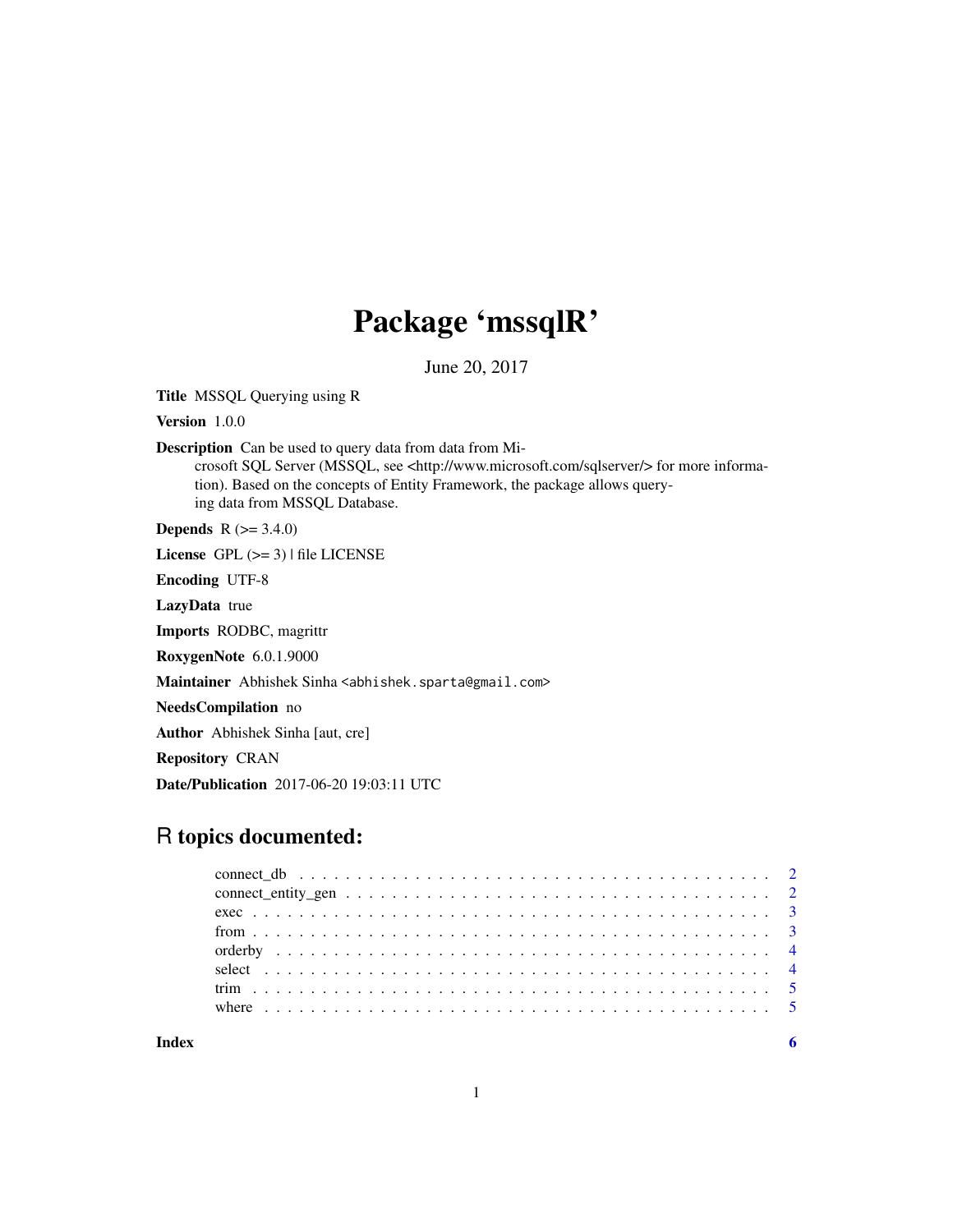<span id="page-1-0"></span>

This function allows you to connect to a MS SqlServer Database

#### Usage

```
connect_db(server, db, uid, pwd)
```
#### Arguments

| server | Database Server Url/IP Address |
|--------|--------------------------------|
| dh     | Database Name                  |
| uid    | User id                        |
| pwd    | Password                       |

#### Examples

dbHandle <- connect\_db("server.com","db\_test","admin","password")

connect\_entity\_gen *Connect to Database Server and Generate Entity Details Function*

#### Description

This function connects to database and creates entity details

#### Usage

```
connect_entity_gen(server, db, uid, pwd)
```
#### Arguments

| server | Database Server Url/IP Address |
|--------|--------------------------------|
| db     | Database Name                  |
| uid    | User id                        |
| pwd    | Password                       |

#### Examples

dbHandle <- connect\_entity\_gen("server.com","db\_test","admin","password")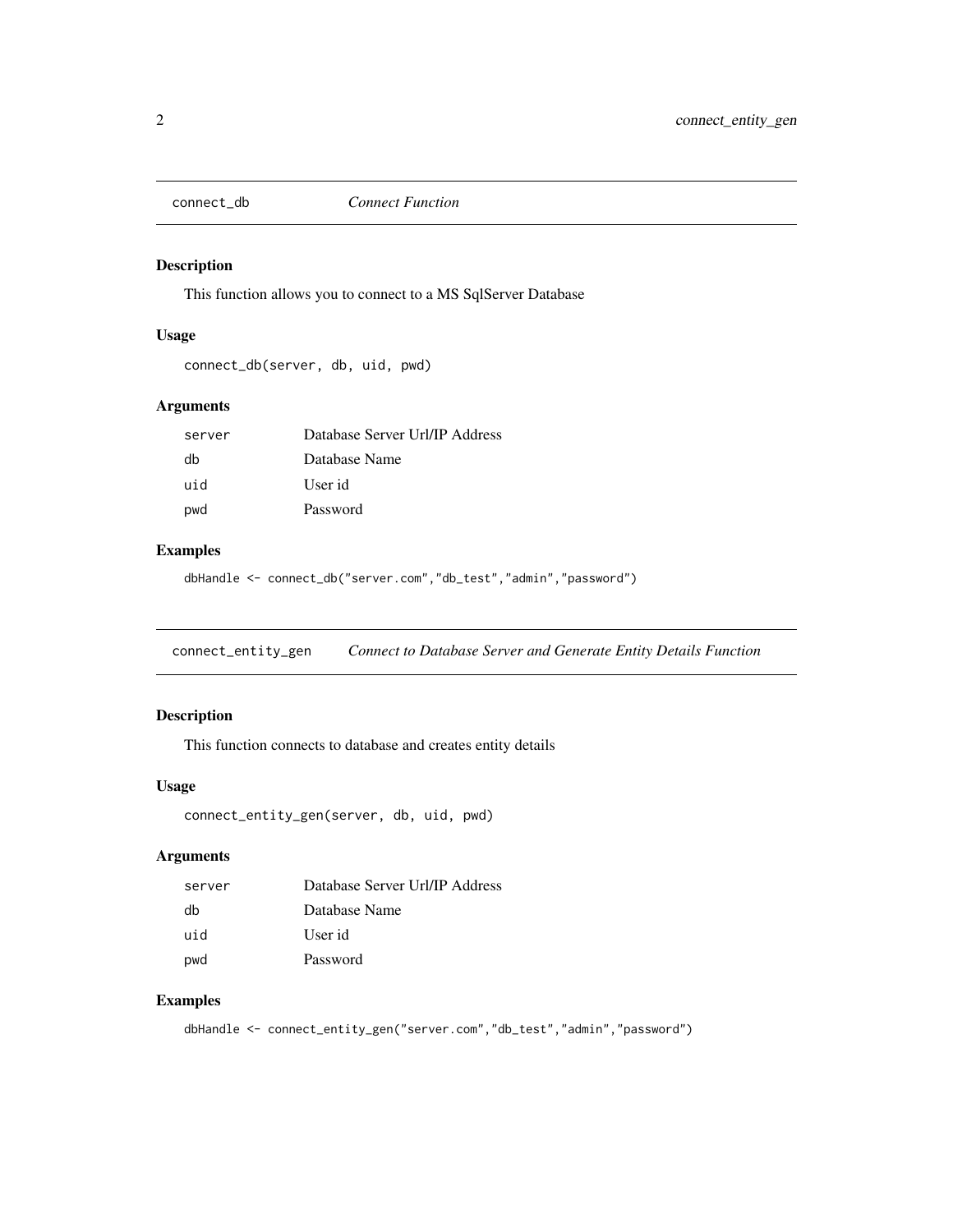<span id="page-2-0"></span>

This function executes the query

#### Usage

exec(query, dbHandle)

#### Arguments

| query    | full query for execution         |
|----------|----------------------------------|
| dbHandle | Database Handle to use for query |

#### Examples

df <- exec("",NULL)

#### from *Generates from part for the query*

#### Description

This function creates a from part for the query

#### Usage

from(query = NULL, data)

#### Arguments

| query | Existing query              |
|-------|-----------------------------|
| data  | Table or View to query from |

#### Examples

from\_tb <- from("","tableName")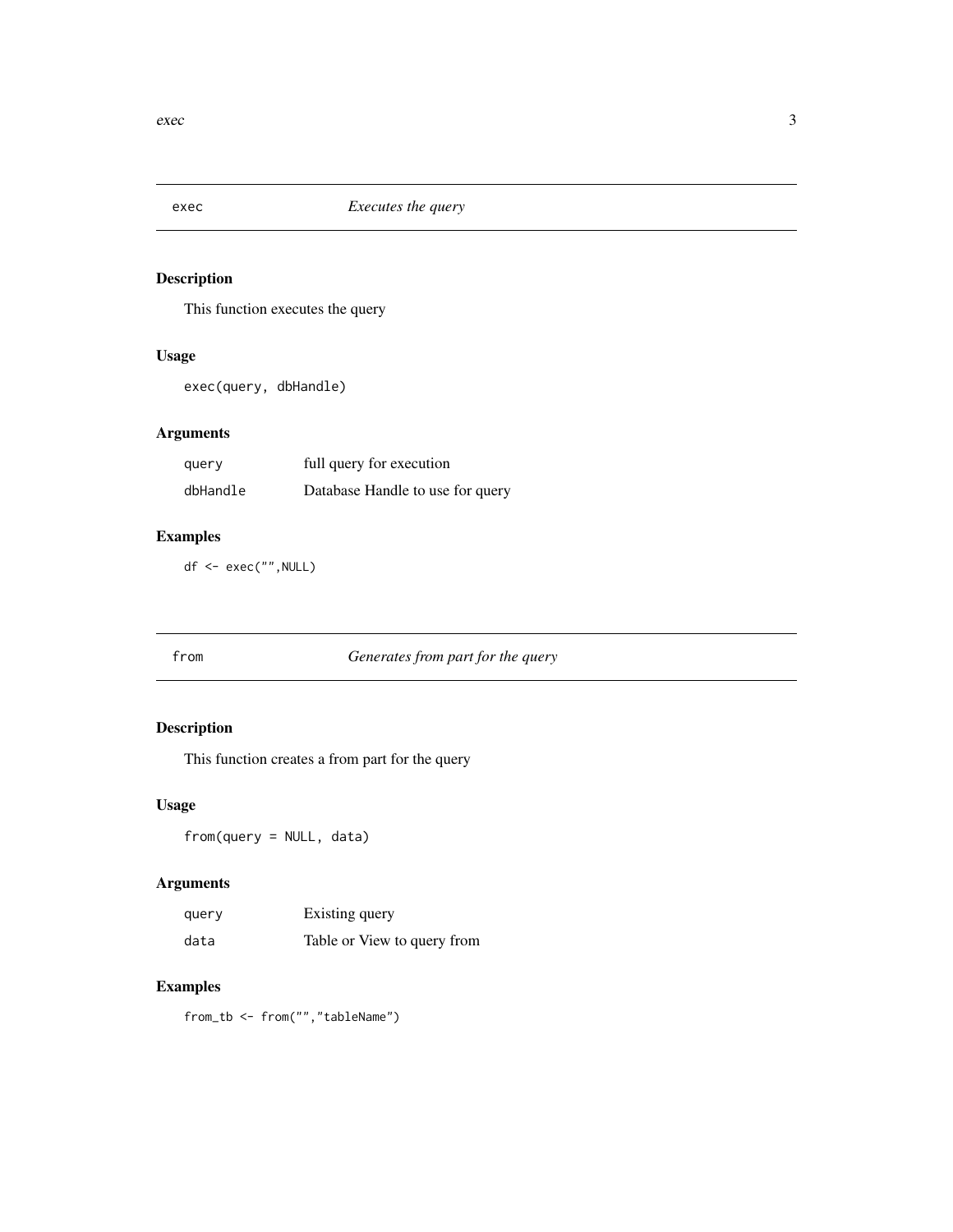<span id="page-3-0"></span>

This function generates "order by" part of a query

#### Usage

 $orderby(query = NULL, ...)$ 

#### Arguments

| query   | Existing query |
|---------|----------------|
| $\cdot$ | order by list  |

#### Examples

order\_by\_cols <- orderby("", "col1", "ASC","col2", "DESC")

select *Generates Select part fo the query*

#### Description

This function creates "Select" part fo the query

#### Usage

 $select(query = NULL, ..., top = NULL, distinct = NULL)$ 

#### Arguments

| query    | Existing query         |
|----------|------------------------|
| .        | Fields to query        |
| top      | Top n rows of the data |
| distinct | True or FALSE          |

#### Examples

```
#Returns Top 100 rows
from_tb <- select("","COl1","COl2","Col3", top=100)
#Returns distinct rows
from_tb <- select("","COl1","COl2","Col3", distinct=TRUE)
```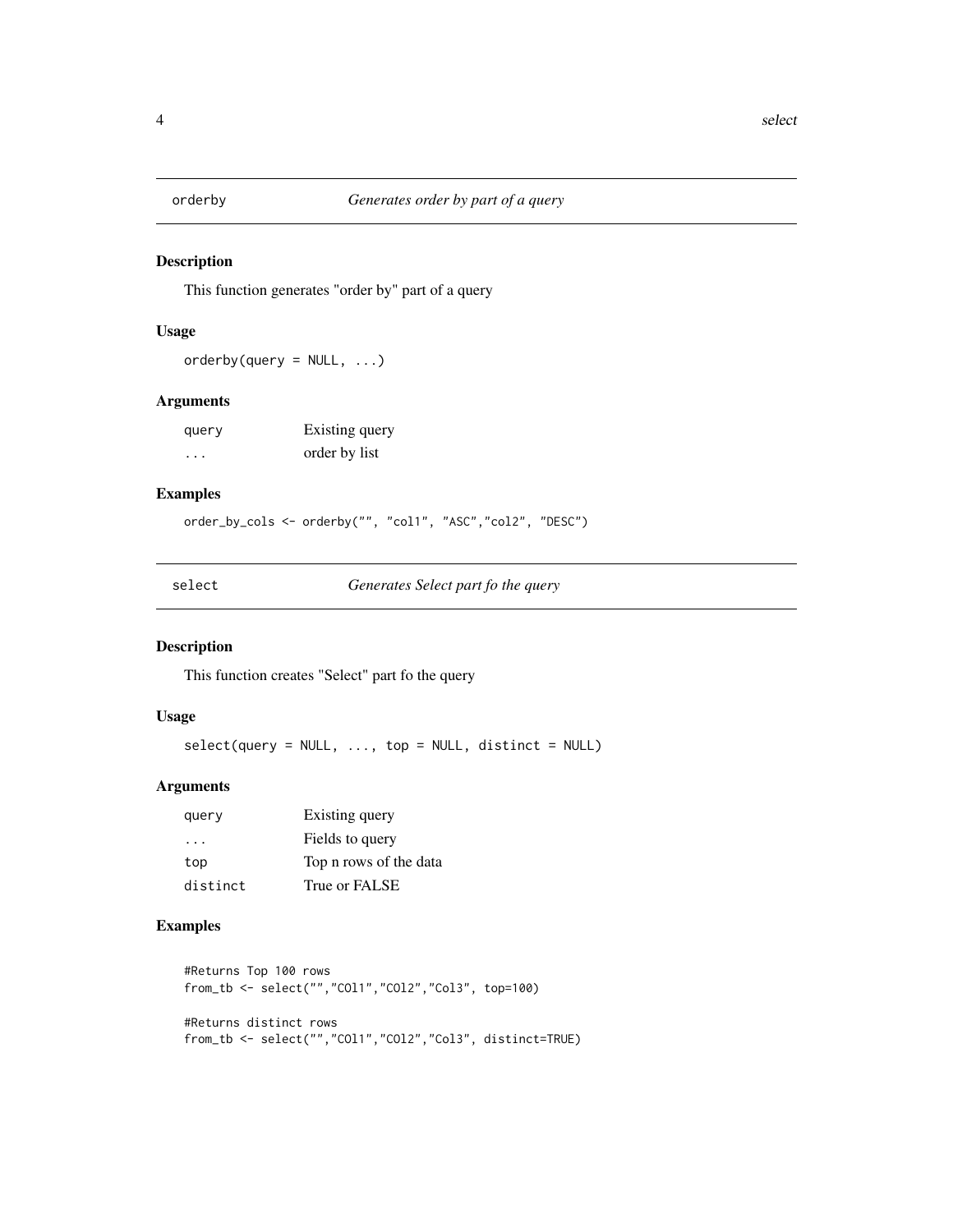<span id="page-4-0"></span>

This function trims leading and trailing whitespaces

#### Usage

trim(x)

#### Arguments

x string to trim

#### Examples

df <- trim(" text containing leading and trailing whitespaces. ") #text containing leading and trailing whitespaces.

where *Generates where part of a query*

#### Description

This function generates "where" part of a query

#### Usage

 $where(query = NULL, ...)$ 

#### Arguments

| query    | Existing query |
|----------|----------------|
| $\cdots$ | where list     |

#### Examples

where\_cond <- where("", "col1", "=", "test1", "AND", "col2", ">", 25)